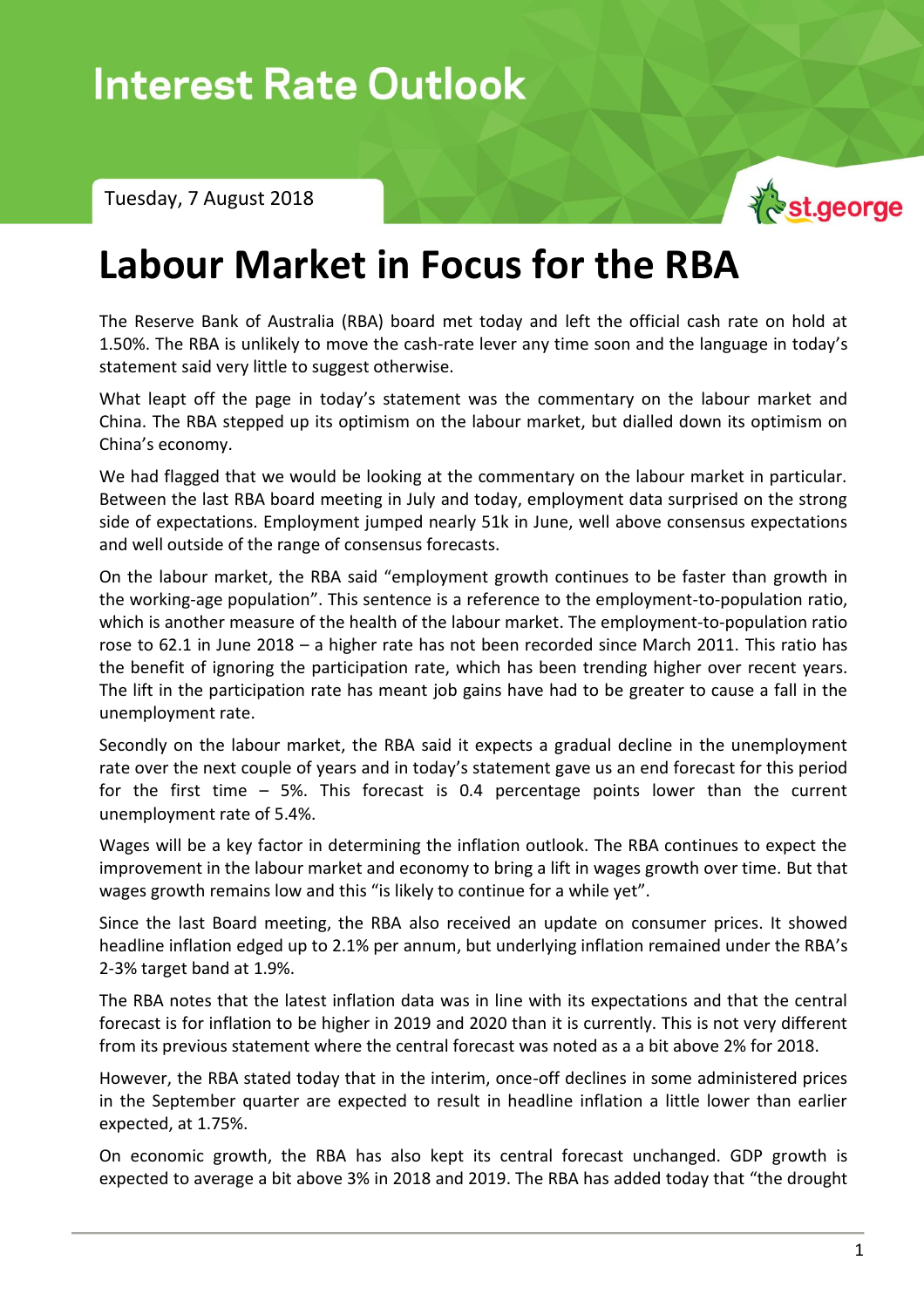has led to difficult conditions in parts of the farm sector".

The RBA also devoted more room to a discussion on money-market interest rates. These are elevated (causing short-term funding premiums to be wide), although they have declined modestly since the end of June. The RBA notes that these higher money-market rates have not fed through into higher interest rates on retail deposits. Further, it has caused some lenders to increase their mortgage rates by small amounts, although the average mortgage rate paid is lower than a year ago.

On the global front, some pessimism entered the fray with the RBA characterising growth in China has having "slowed a little". This description is a downgrade from the July statement where Chinese growth was characterised as continuing to "grow solidly".

The RBA repeated that the global economic expansion is continuining and that one uncertainty regarding the global outlook stems from the direction of international trade policy in the US.

Tomorrow, the Reserve Bank Governor will give his annual speech at the Anika Foundation lunch. The title of his speech is Demographic Change and Recent Monetary Policy. This speech will conclude with a questions-and-answers session. On Friday, the quarterly Statement on Monetary Policy will follow.

By the end of this week, we expect the message to be the same. This message is that the next move in the cash rate will be up, but not for some time to come. We expect the window will be live from the middle of next year, but for the RBA to wait until early 2020 to hike.





**Besa Deda, Chief Economist** Ph: 02-8254-3251